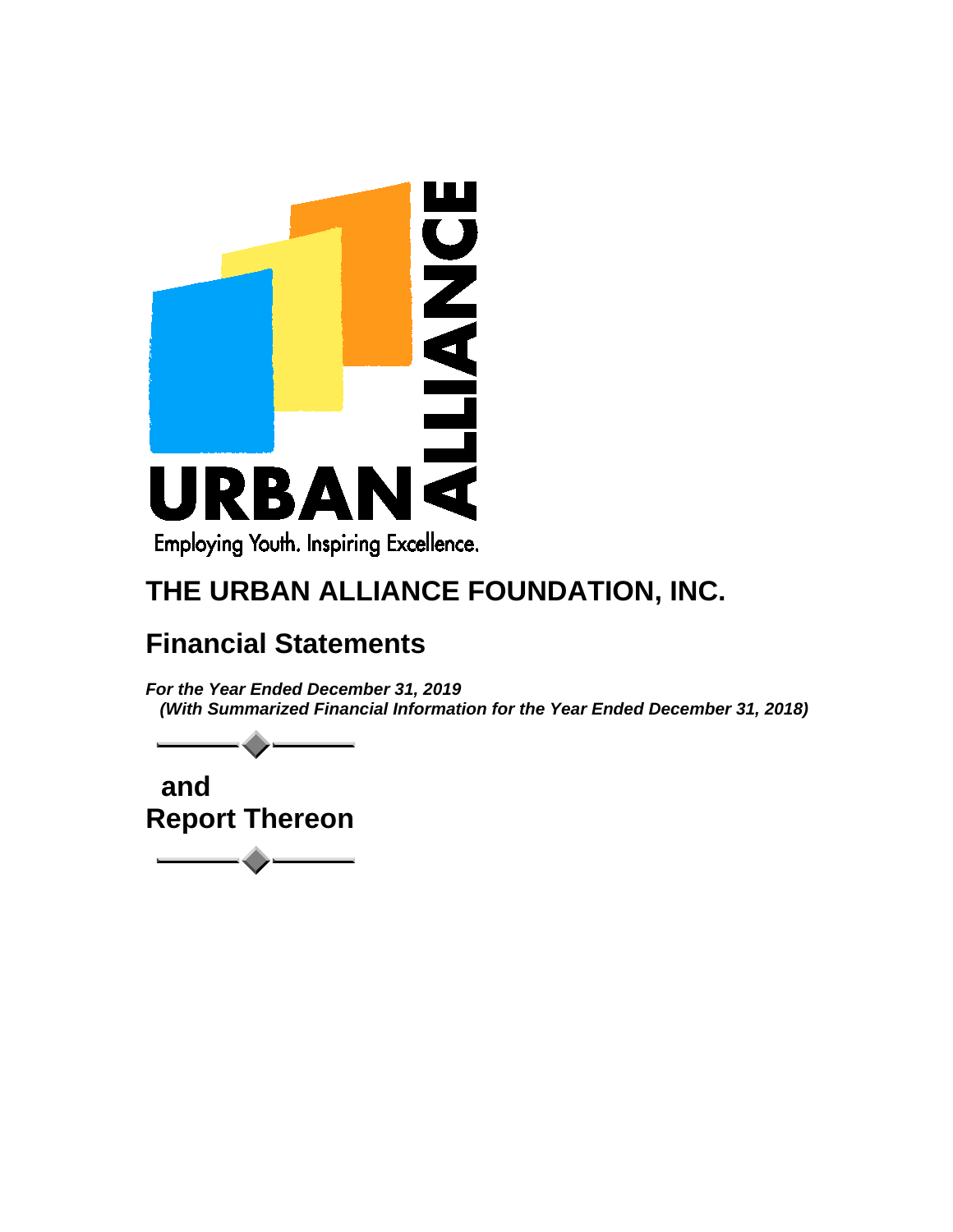# **TABLE OF CONTENTS** For the Year Ended December 31, 2019

 $\overline{a}$ 

|                             | Page |
|-----------------------------|------|
|                             |      |
| <b>Financial Statements</b> |      |
|                             |      |
|                             |      |
|                             |      |
|                             |      |
|                             |      |
|                             |      |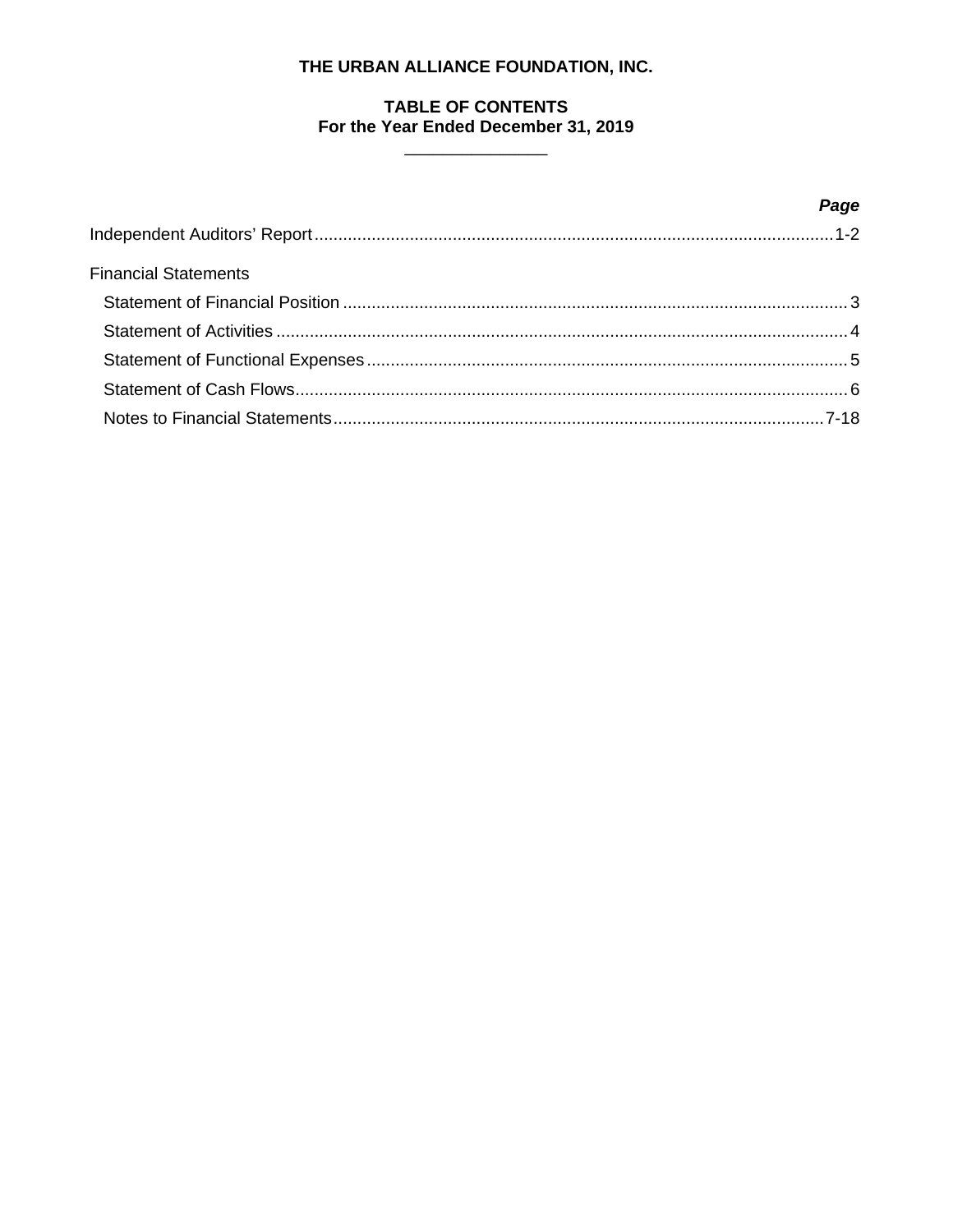

#### **INDEPENDENT AUDITORS' REPORT**

To the Board of Directors of The Urban Alliance Foundation, Inc.

We have audited the accompanying financial statements of The Urban Alliance Foundation, Inc. (the Foundation), which comprise the statement of financial position as of December 31, 2019, and the related statements of activities, functional expenses and cash flows for the year then ended, and the related notes to the financial statements.

#### **Management's Responsibility for the Financial Statements**

Management is responsible for the preparation and fair presentation of these financial statements in accordance with accounting principles generally accepted in the United States of America; this includes the design, implementation, and maintenance of internal control relevant to the preparation and fair presentation of financial statements that are free from material misstatement, whether due to fraud or error.

#### **Auditors' Responsibility**

Our responsibility is to express an opinion on these financial statements based on our audit. We conducted our audit in accordance with auditing standards generally accepted in the United States of America. Those standards require that we plan and perform the audit to obtain reasonable assurance about whether the financial statements are free from material misstatement.

An audit involves performing procedures to obtain audit evidence about the amounts and disclosures in the financial statements. The procedures selected depend on the auditors' iudament. including the assessment of the risks of material misstatement of the financial statements, whether due to fraud or error. In making those risk assessments, the auditor considers internal control relevant to the entity's preparation and fair presentation of the financial statements in order to design audit procedures that are appropriate in the circumstances, but not for the purpose of expressing an opinion on the effectiveness of the entity's internal control. Accordingly, we express no such opinion. An audit also includes evaluating the appropriateness of accounting policies used and the reasonableness of significant accounting estimates made by management, as well as evaluating the overall presentation of the financial statements.

We believe that the audit evidence we have obtained is sufficient and appropriate to provide a basis for our audit opinion.

> **Continued - 1 -**

M **MARCUMGROUP** MEMBER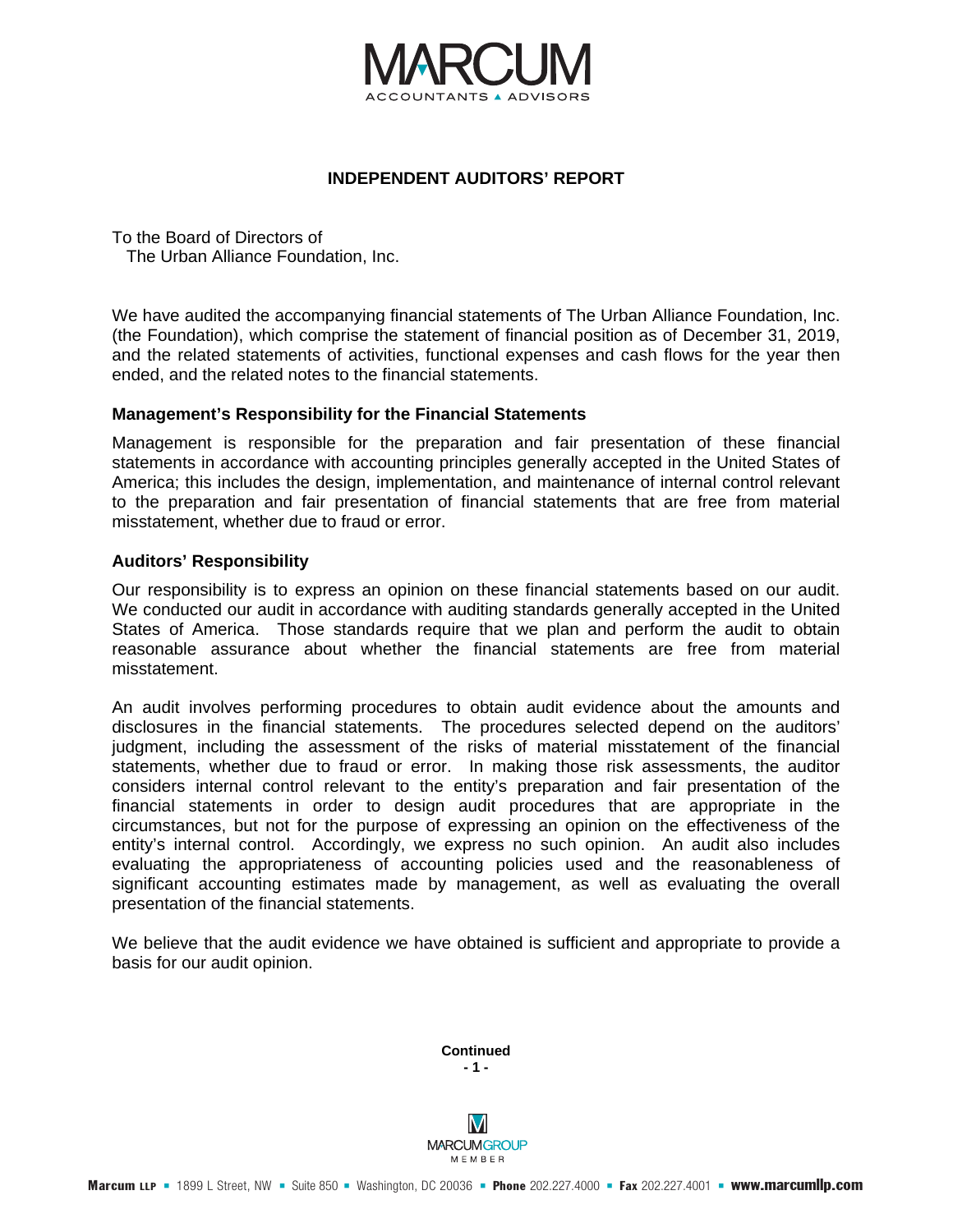# **Opinion**

In our opinion, the 2019 financial statements referred to above present fairly, in all material respects, the financial position of The Urban Alliance Foundation, Inc. as of December 31, 2019, and the changes in its net assets and its cash flows for the year then ended in accordance with accounting principles generally accepted in the United States of America.

### **Other Matter**

### *Report on Summarized Comparative Information*

We have previously audited the Foundation's 2018 financial statements, and in our report dated May 30, 2019, we expressed an unmodified opinion on those audited financial statements. In our opinion, the summarized comparative information presented herein as of and for the year ended December 31, 2018, is consistent, in all material respects, with the audited financial statements from which it has been derived.

Marcum LLP

Washington, DC June 4, 2020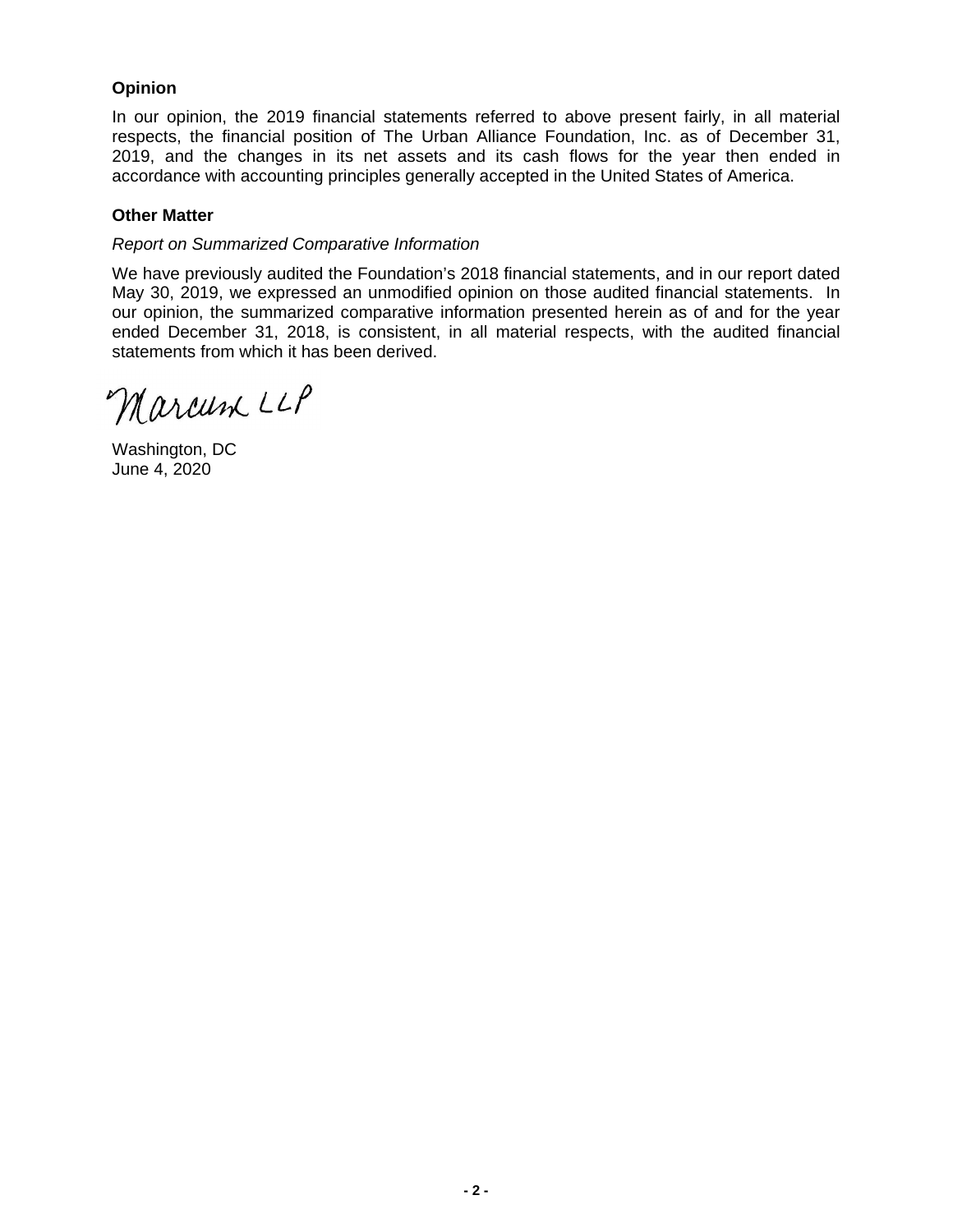# **STATEMENT OF FINANCIAL POSITION December 31, 2019 (With Summarized Financial Information as of December 31, 2018)**

 $\overline{\phantom{a}}$  , where  $\overline{\phantom{a}}$ 

|                                                  | 2019             | 2018             |
|--------------------------------------------------|------------------|------------------|
| <b>ASSETS</b>                                    |                  |                  |
| Cash and cash equivalents                        | \$<br>3,848,945  | \$<br>3,086,182  |
| Investments                                      | 3,223,852        | 2,821,377        |
| Accounts receivable, net                         | 367,910          | 448,363          |
| Grants and contributions receivable, net         | 2,614,817        | 3,716,759        |
| Other assets                                     | 81,646           | 71,407           |
| Property and equipment, net                      | 26,788           | 37,520           |
| <b>TOTAL ASSETS</b>                              | \$<br>10,163,958 | \$<br>10,181,608 |
| <b>LIABILITIES AND NET ASSETS</b><br>Liabilities |                  |                  |
| Accounts payable and accrued expenses            | \$<br>387,597    | \$<br>406,523    |
| Deferred revenue                                 | 964,514          | 865,543          |
| Deferred rent                                    | 30,536           | 18,070           |
| Capital lease obligation                         | 22,338           | 37,230           |
|                                                  |                  |                  |
| <b>TOTAL LIABILITIES</b>                         | 1,404,985        | 1,327,366        |
| <b>Net Assets</b>                                |                  |                  |
| Without donor restrictions                       |                  |                  |
| Undesignated                                     | 1,389,773        | 1,212,368        |
| Board-designated                                 | 2,907,000        | 2,604,000        |
| <b>Total Without Donor Restrictions</b>          | 4,296,773        | 3,816,368        |
| With donor restrictions                          | 4,462,200        | 5,037,874        |
| <b>TOTAL NET ASSETS</b>                          | 8,758,973        | 8,854,242        |
| TOTAL LIABILITIES AND NET ASSETS                 | \$<br>10,163,958 | \$<br>10,181,608 |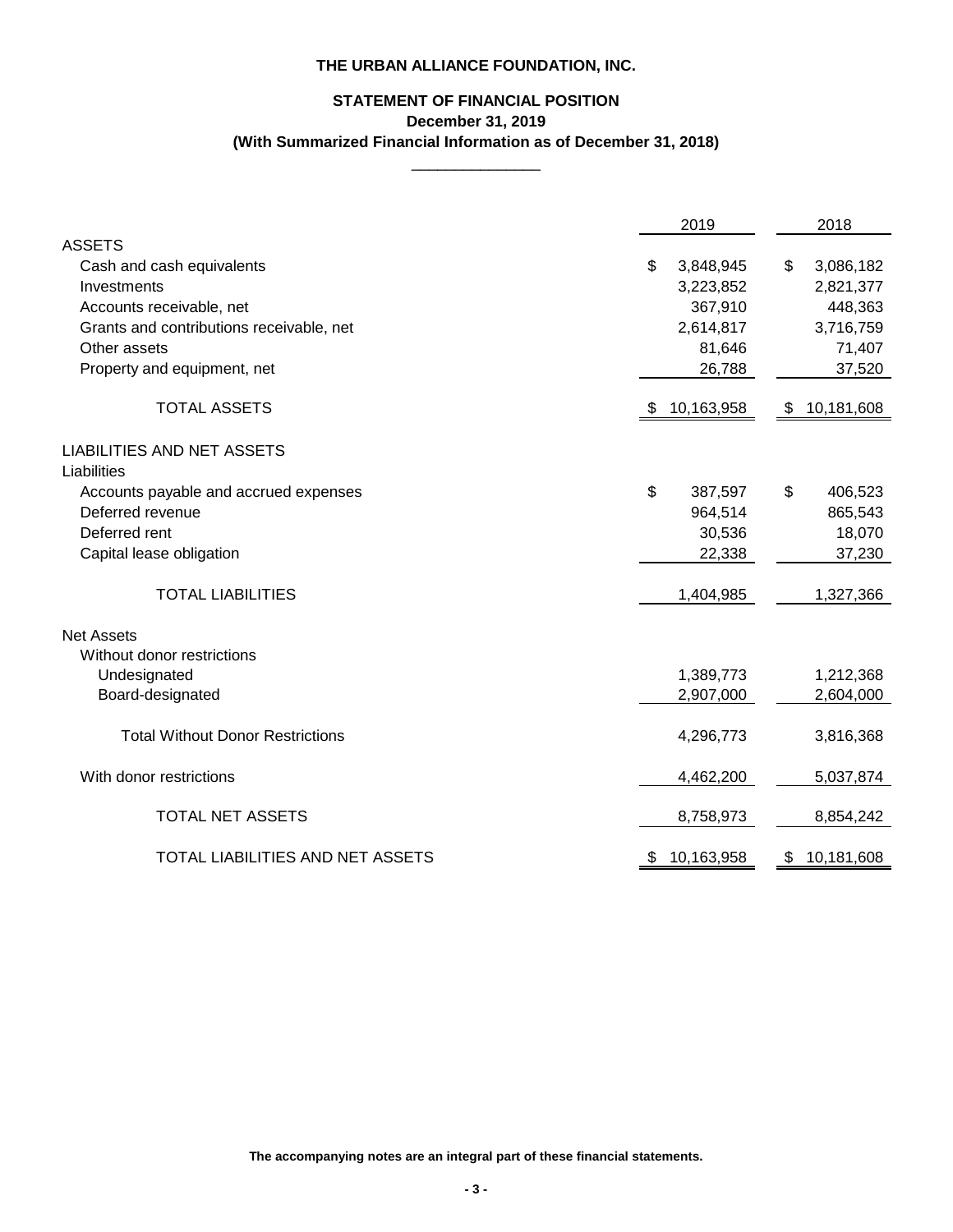# **STATEMENT OF ACTIVITIES For the Year Ended December 31, 2019 (With Summarized Financial Information for the Year Ended December 31, 2018)**

\_\_\_\_\_\_\_\_\_\_\_\_\_\_\_

|                                        | <b>Without Donor</b><br>Restrictions | <b>With Donor</b><br>Restrictions | 2019<br>Total   | 2018<br>Total   |
|----------------------------------------|--------------------------------------|-----------------------------------|-----------------|-----------------|
| <b>REVENUE AND SUPPORT</b>             |                                      |                                   |                 |                 |
| <b>Grants and contributions</b>        | \$<br>224,980                        | $\$\$<br>3,504,861                | 3,729,841<br>\$ | 4,645,816<br>\$ |
| Contracts                              | 3,852,928                            |                                   | 3,852,928       | 3,229,979       |
| Federal grants                         | 2,585,639                            |                                   | 2,585,639       | 2,417,213       |
| Donated facilities and services        | 346,120                              |                                   | 346,120         | 374,853         |
| Investment income, net                 | 223,242                              |                                   | 223,242         | (31, 684)       |
| Other income                           |                                      |                                   |                 | 12,326          |
| Net assets released from restrictions: |                                      |                                   |                 |                 |
| Satisfaction of purpose restrictions   | 4,007,535                            | (4,007,535)                       |                 |                 |
| Satisfaction of time restrictions      | 73,000                               | (73,000)                          |                 |                 |
| <b>TOTAL REVENUE</b>                   |                                      |                                   |                 |                 |
| <b>AND SUPPORT</b>                     | 11,313,444                           | (575, 674)                        | 10,737,770      | 10,648,503      |
| <b>EXPENSES</b>                        |                                      |                                   |                 |                 |
| Program Services:                      |                                      |                                   |                 |                 |
| Workforce development programs         | 7,863,355                            |                                   | 7,863,355       | 6,322,255       |
| Youth programs                         | 1,141,519                            |                                   | 1,141,519       | 1,248,345       |
| Program development                    | 1,011,905                            |                                   | 1,011,905       | 1,006,576       |
| <b>Total Program Services</b>          | 10,016,779                           |                                   | 10,016,779      | 8,577,176       |
| <b>Supporting Services:</b>            |                                      |                                   |                 |                 |
| Management and general                 | 161,583                              |                                   | 161,583         | 246,856         |
| Development and fundraising            | 654,677                              |                                   | 654,677         | 570,840         |
|                                        |                                      |                                   |                 |                 |
| <b>Total Supporting Services</b>       | 816,260                              |                                   | 816,260         | 817,696         |
| TOTAL EXPENSES                         | 10,833,039                           |                                   | 10,833,039      | 9,394,872       |
| <b>CHANGE IN NET ASSETS</b>            | 480,405                              | (575, 674)                        | (95, 269)       | 1,253,631       |
| NET ASSETS, BEGINNING OF YEAR          | 3,816,368                            | 5,037,874                         | 8,854,242       | 7,600,611       |
| NET ASSETS, END OF YEAR                | 4,296,773<br>\$                      | 4,462,200<br>\$                   | \$<br>8,758,973 | 8,854,242<br>\$ |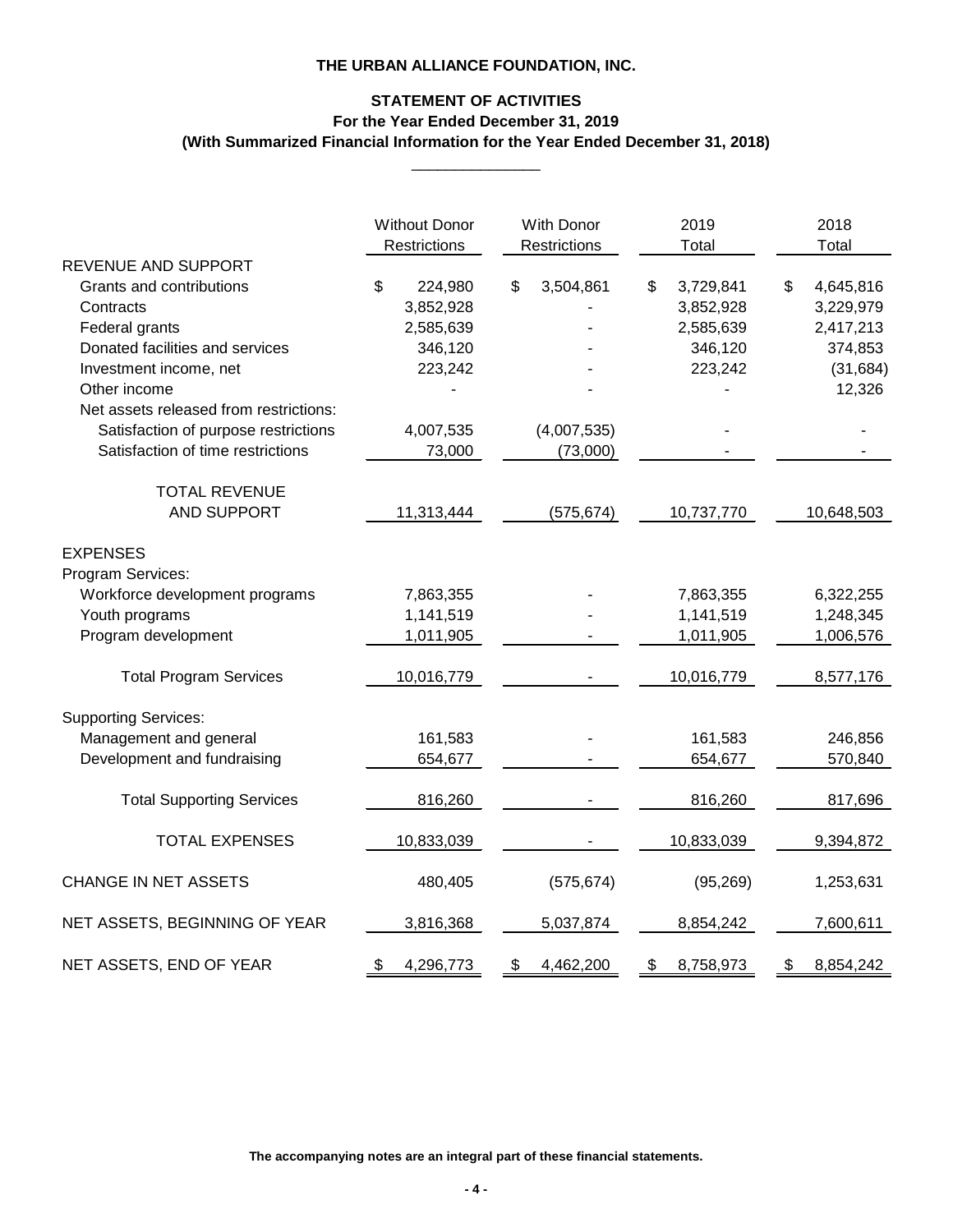# **STATEMENT OF FUNCTIONAL EXPENSES For the Year Ended December 31, 2019 (With Summarized Financial Information for the Year Ended December 31, 2018)**

\_\_\_\_\_\_\_\_\_\_\_\_\_\_\_

|                               |                                      |                   | <b>Program Services</b> |                              |                           |                                   | <b>Supporting Services</b>      |                  |                 |
|-------------------------------|--------------------------------------|-------------------|-------------------------|------------------------------|---------------------------|-----------------------------------|---------------------------------|------------------|-----------------|
|                               | Workforce<br>Development<br>Programs | Youth<br>Programs | Program<br>Development  | Total<br>Program<br>Services | Management<br>and General | Development<br>and<br>Fundraising | Total<br>Supporting<br>Services | 2019<br>Total    | 2018<br>Total   |
| Staff salaries                | 2,665,511<br>\$                      | \$<br>522,552     | 264,734<br>\$           | \$3,452,797                  | $\mathbb{S}$<br>78,497    | 436,325<br>\$.                    | $\mathbb{S}$<br>514,822         | 3,967,619<br>\$  | \$<br>3,497,579 |
| Program intern wages          | 2,915,484                            | 282,073           |                         | 3,197,557                    |                           |                                   |                                 | 3,197,557        | 2,690,758       |
| Employee benefits             | 860,109                              | 133,134           | 52,106                  | 1,045,349                    | 14,776                    | 82,575                            | 97,351                          | 1,142,700        | 956,295         |
| Professional fees             | 220,698                              | 75,017            | 612,727                 | 908,442                      | 51,822                    | 47,100                            | 98,922                          | 1,007,364        | 904,877         |
| Occupancy and utilities       | 341,680                              | 49,602            | 43,970                  | 435,252                      | 6,833                     | 28,446                            | 35,279                          | 470,531          | 409,507         |
| Student activities            | 235,361                              | 16,306            |                         | 251,667                      |                           |                                   |                                 | 251,667          | 192,989         |
| Student training              | 230,666                              | 6,422             |                         | 237,088                      |                           |                                   |                                 | 237,088          | 240,350         |
| Travel                        | 139,256                              | 20,670            | 11,258                  | 171,184                      | 127                       | 15,884                            | 16,011                          | 187,195          | 163,102         |
| Computer supplies             | 61,462                               | 12,054            | 10,810                  | 84,326                       | 1,132                     | 8,315                             | 9,447                           | 93,773           | 100,803         |
| Printing                      | 35,306                               | 4,680             | 4,330                   | 44,316                       | 645                       | 8,058                             | 8,703                           | 53,019           | 37,776          |
| <b>Miscellaneous</b>          | 27,604                               | 3,141             | 2,656                   | 33,401                       | 4,753                     | 10,993                            | 15,746                          | 49,147           | 34,283          |
| <b>Telecommunications</b>     | 35,623                               | 6,818             | 2,320                   | 44,761                       | 361                       | 2,501                             | 2,862                           | 47,623           | 54,842          |
| Meals and entertainment       | 31,086                               | 3,472             | 1,974                   | 36,532                       | 1,923                     | 2,826                             | 4,749                           | 41,281           | 37,636          |
| Insurance                     | 18,855                               | 2,737             | 2,426                   | 24,018                       | 377                       | 1,570                             | 1,947                           | 25,965           | 20,575          |
| Office supplies               | 19,281                               | 598               | 657                     | 20,536                       | 70                        | 465                               | 535                             | 21,071           | 19,652          |
| Dues, fees and subscriptions  | 11,752                               | 629               | 507                     | 12,888                       | 45                        | 5,743                             | 5,788                           | 18,676           | 17,371          |
| Depreciation and amortization | 11,117                               | 1,614             | 1,430                   | 14,161                       | 222                       | 926                               | 1,148                           | 15,309           | 16,045          |
| Public relations              | 2,504                                |                   |                         | 2,504                        |                           | 2,950                             | 2,950                           | 5,454            | 432             |
| <b>TOTAL EXPENSES</b>         | 7,863,355<br>\$                      | 1,141,519<br>\$   | 1,011,905<br>\$         | \$10,016,779                 | 161,583<br>\$             | 654,677                           | 816,260                         | 10,833,039<br>\$ | 9,394,872<br>\$ |

**The accompanying notes are an integral part of these financial statements.**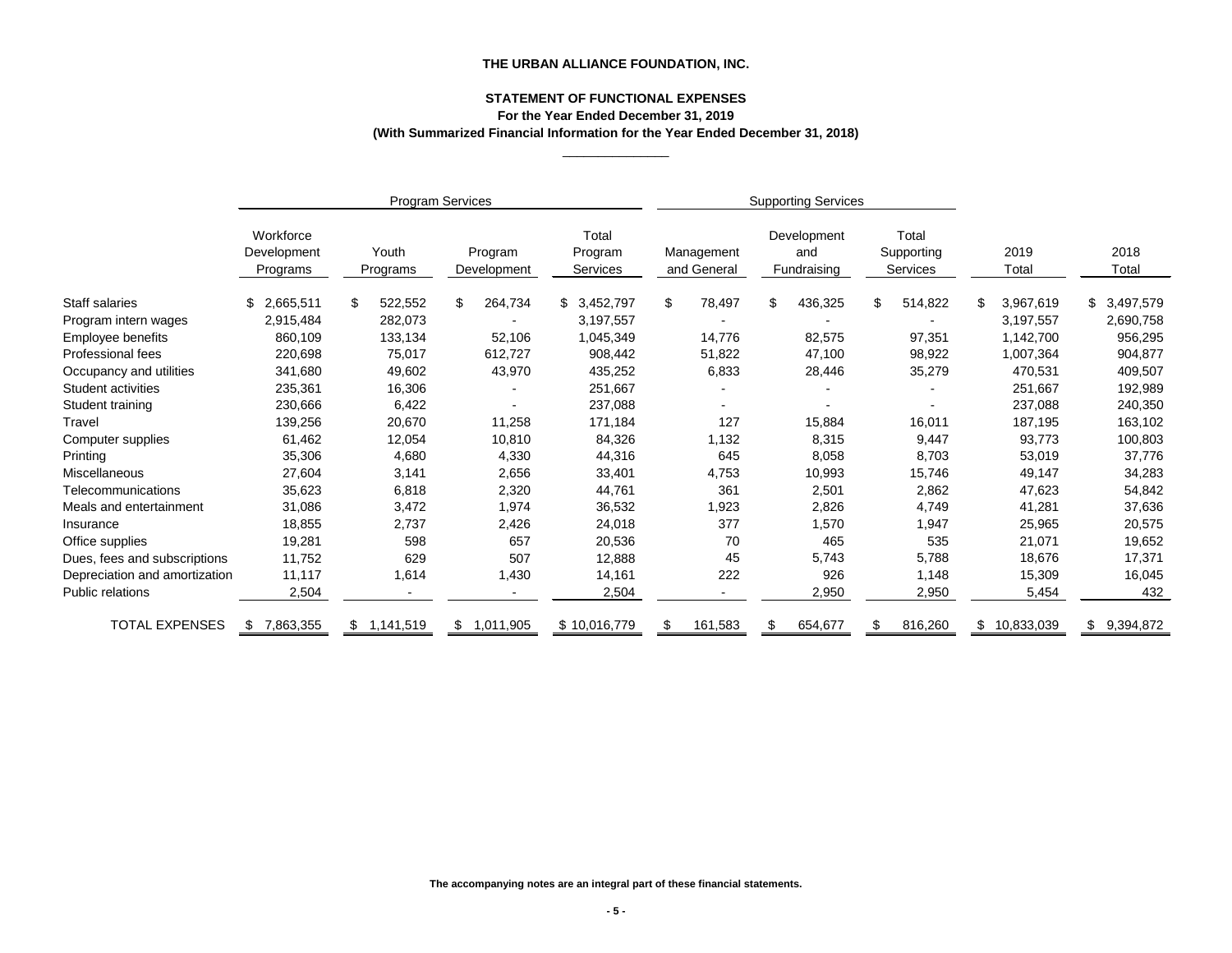# **STATEMENT OF CASH FLOWS For the Year Ended December 31, 2019**

**(With Summarized Financial Information for the Year Ended December 31, 2018)** \_\_\_\_\_\_\_\_\_\_\_\_\_\_\_

|                                                               |                           | 2019       | 2018            |
|---------------------------------------------------------------|---------------------------|------------|-----------------|
| CASH FLOWS FROM OPERATING ACTIVITIES                          |                           |            |                 |
| Change in net assets                                          | $\boldsymbol{\mathsf{S}}$ | (95, 269)  | \$<br>1,253,631 |
| Adjustments to reconcile change in net assets to net cash     |                           |            |                 |
| provided by operating activities:                             |                           |            |                 |
| Change in present value discount for grants and contributions |                           | (3,784)    | 2,886           |
| Change in allowance for doubtful accounts                     |                           | 12,900     | 22,839          |
| Realized gains on investments                                 |                           | (633)      | (85)            |
| Unrealized losses (gains) on investments                      |                           | (157, 113) | 85,744          |
| Depreciation and amortization                                 |                           | 15,309     | 16,045          |
| Changes in assets and liabilities:                            |                           |            |                 |
| Accounts receivable                                           |                           | 67,553     | (21, 579)       |
| Grants and contributions receivable                           |                           | 1,105,726  | (954, 461)      |
| Other assets                                                  |                           | (10, 239)  | (33, 256)       |
| Accounts payable and accrued expenses                         |                           | (18, 926)  | 119,926         |
| Deferred revenue                                              |                           | 98,971     | 498,219         |
| Deferred rent                                                 |                           | 12,466     | 13,606          |
| NET CASH PROVIDED BY OPERATING ACTIVITIES                     |                           | 1,026,961  | 1,003,515       |
| CASH FLOWS FROM INVESTING ACTIVITIES                          |                           |            |                 |
| Purchase of investments                                       |                           | (701, 729) | (604, 160)      |
| Sale of investments                                           |                           | 457,000    | 200,000         |
| Purchase of property and equipment                            |                           | (4, 577)   |                 |
| NET CASH USED IN INVESTING ACTIVITIES                         |                           | (249, 306) | (404, 160)      |
|                                                               |                           |            |                 |
| CASH FLOWS FROM FINANCING ACTIVITIES                          |                           |            |                 |
| Payments on capital lease obligation                          |                           | (14, 892)  | (14, 892)       |
| NET CASH USED IN FINANCING ACTIVITIES                         |                           | (14, 892)  | (14, 892)       |
| NET INCREASE IN CASH AND CASH EQUIVALENTS                     |                           | 762,763    | 584,463         |
| CASH AND CASH EQUIVALENTS, BEGINNING OF YEAR                  |                           | 3,086,182  | 2,501,719       |
| CASH AND CASH EQUIVALENTS, END OF YEAR                        | \$                        | 3,848,945  | \$<br>3,086,182 |

**The accompanying notes are an integral part of these financial statements.**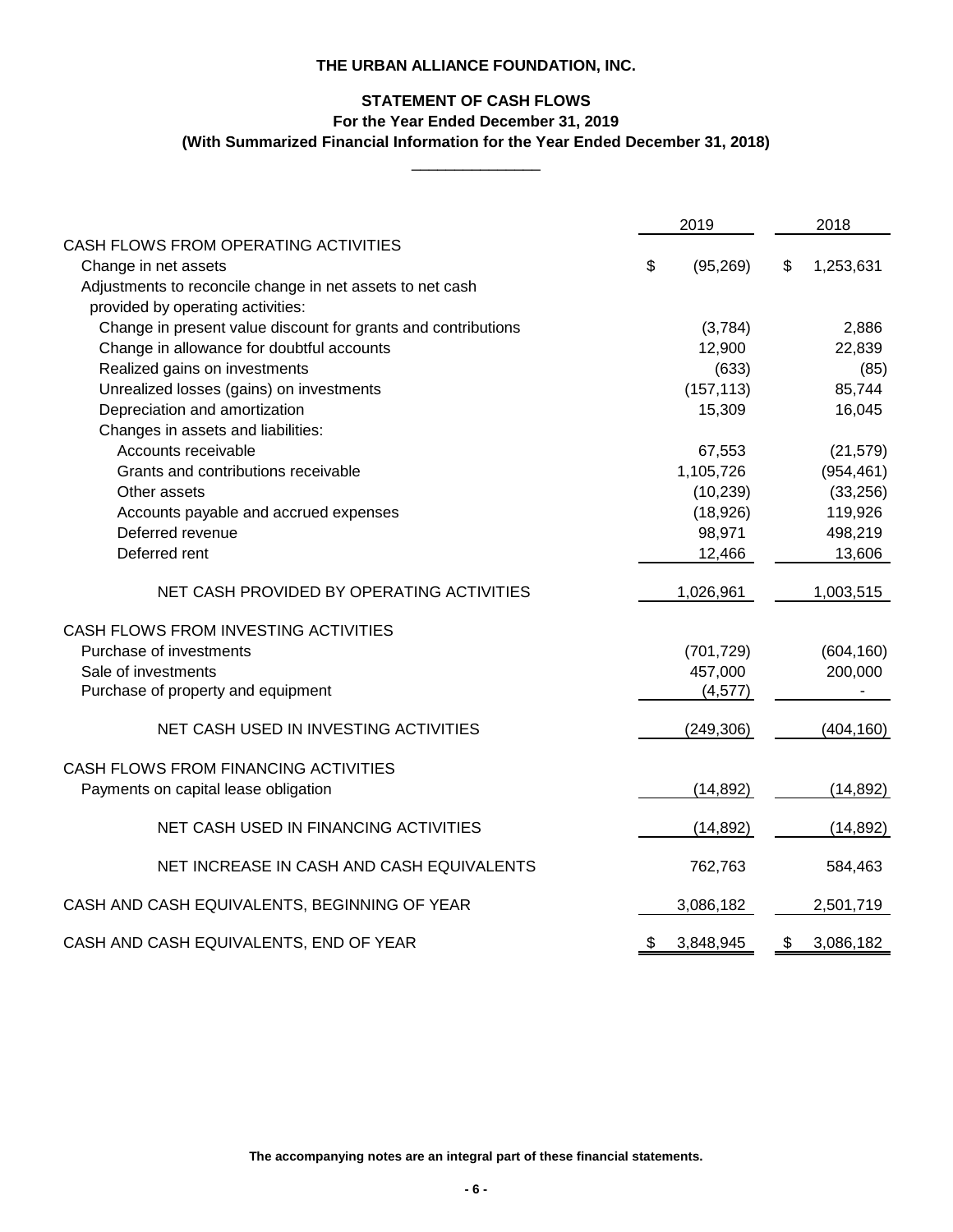# **NOTES TO FINANCIAL STATEMENTS For the Year Ended December 31, 2019**

\_\_\_\_\_\_\_\_\_\_\_\_\_\_\_

### 1. Organization and Summary of Significant Accounting Policies

# **Organization**

The Urban Alliance Foundation, Inc. (the Foundation) was incorporated on August 11, 1995, under the laws of the District of Columbia. The Foundation was originally founded and created by a small group of volunteers to provide the tools necessary for youth living in underresourced Washington, DC neighborhoods to excel. The Foundation has expanded to serve youth in Washington, DC; Baltimore, MD; Montgomery County, MD; Chicago, IL, Northern Virginia (Arlington, Alexandria and Fairfax County) and Detroit, MI. The Foundation mobilizes a variety of community resources to provide youth with otherwise unavailable educational and employment opportunities. Its mission is to empower economically-disadvantaged youth to aspire, work and succeed through paid internships, professional skills training and mentoring. These activities are funded primarily from grants, contributions and contracts from businesses, corporations, nonprofit organizations, community members and the federal government.

### **Basis of Accounting**

The accompanying financial statements of the Foundation have been prepared on the accrual basis of accounting in accordance with accounting principles generally accepted in the United States of America (GAAP). Consequently, revenue is recognized when earned and expenses are recognized when the obligation is incurred.

#### **Cash Equivalents**

The Foundation considers money market funds, other than the money market funds held by external investment managers in its operating reserve account and considered to be part of the operating reserve investment portfolio, to be cash equivalents.

#### **Investments**

Investments consist of equity and fixed-income bond mutual funds, certificates of deposit, corporate bonds, and money market funds. Investments are reported at fair value in the accompanying financial statements. Fair value is the price that would be received to sell an asset or paid to transfer a liability in an orderly transaction between market participants at the measurement date.

The change in unrealized appreciation or depreciation of investments is included in net investment income in the accompanying statement of activities. Realized gains and losses on sales of investments are computed on an average cost method, and are recorded on the trade date of the transaction and included in net investment income in the accompanying statement of activities.

#### **Fair Value Measurement**

In accordance with the accounting standards for fair value measurement for those assets and liabilities measured at fair value on a recurring basis, the Foundation has categorized its applicable financial instruments into a required fair value hierarchy. The fair value hierarchy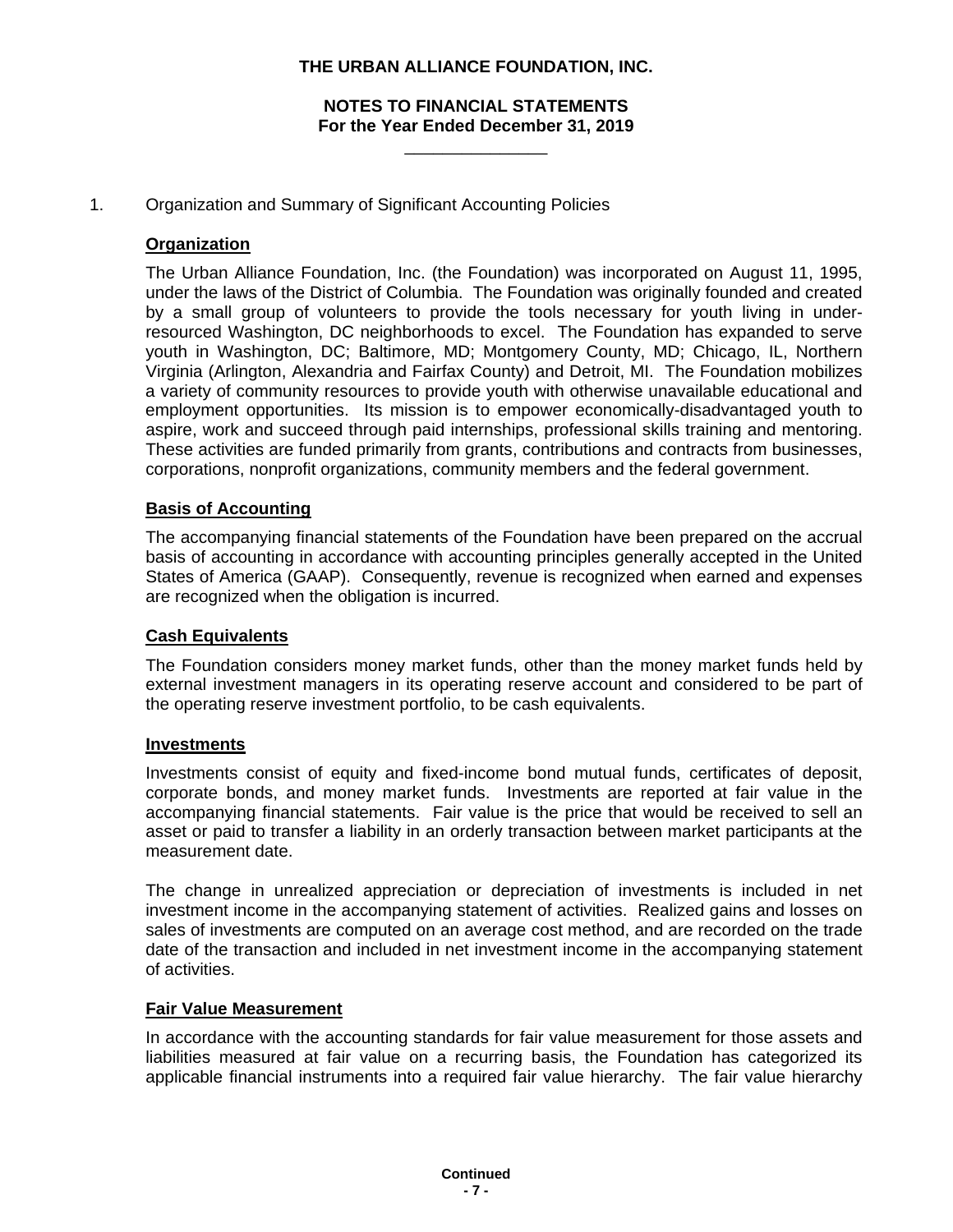# **NOTES TO FINANCIAL STATEMENTS For the Year Ended December 31, 2019**

\_\_\_\_\_\_\_\_\_\_\_\_\_\_\_

1. Organization and Summary of Significant Accounting Policies (continued)

# **Fair Value Measurement (continued)**

gives the highest priority to quoted prices in active markets for identical assets or liabilities (Level 1) and the lowest priority to unobservable inputs (Level 3). If the inputs used to measure the financial instruments fall within different levels of the hierarchy, the categorization is based on the lowest level input that is significant to the fair value measurement of the instrument.

The applicable financial assets and liabilities are categorized based on the inputs to the valuation techniques as follows:

*Level 1* – Inputs based on quoted prices (unadjusted) in active markets for identical assets or liabilities accessible at the measurement date.

*Level 2* – Inputs other than quoted prices included in Level 1 that are observable for the asset or liability, either directly or indirectly, such as quoted prices for similar assets or liabilities in active markets.

*Level 3* – Unobservable inputs for the asset or liability, including the reporting entity's own assumptions in determining the fair value measurement.

As of December 31, 2019, only the Foundation's investments, as described in Note 2 of these financial statements, were measured at fair value on a recurring basis.

# **Grants and Contributions Receivable**

Grants and contributions receivable that are expected to be collected within one year are recorded at net realizable value. Grants and contributions that are expected to be collected in future years are recorded at the net present value of their estimated future cash flows. The Foundation uses the allowance method to record potentially uncollectible receivables. The allowance is based on prior years' experience and management's analysis of specific receivables.

# **Property and Equipment and Related Depreciation and Amortization**

Property and equipment are recorded at cost. The Foundation capitalizes expenditures for property and equipment that are in excess of \$1,250 and that have useful lives of more than one year. Depreciation on computers, office equipment and licenses is provided for on a straight-line basis over the estimated useful lives of the assets, which range from two to five years. The cost of property and equipment retired or disposed of is removed from the accounts, along with the related accumulated depreciation and amortization, and any gain or loss is reflected in revenue and support or expense in the accompanying statement of activities. Major additions are capitalized, while replacements, maintenance and repairs that do not improve or extend the lives of the respective assets are expensed as incurred.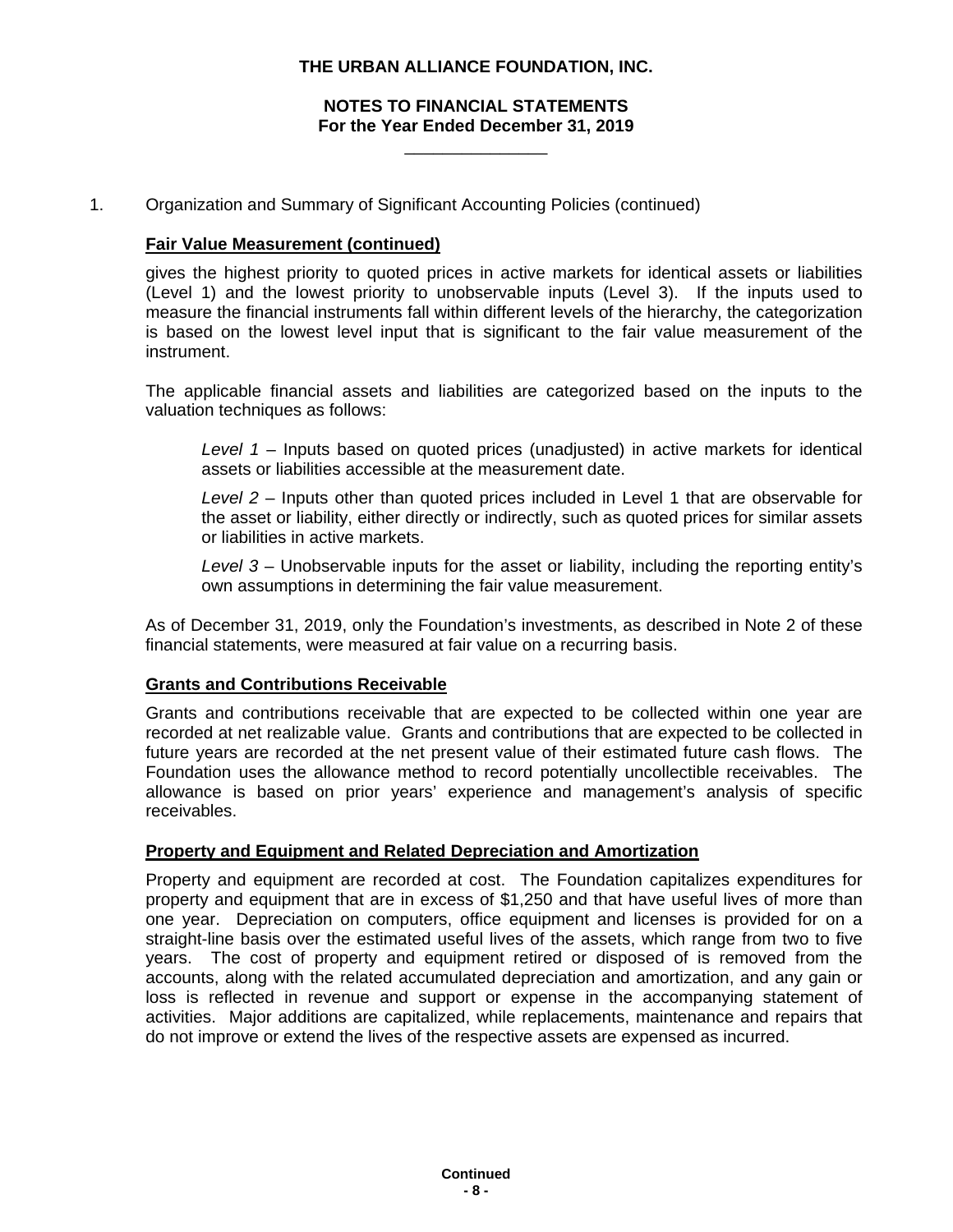# **NOTES TO FINANCIAL STATEMENTS For the Year Ended December 31, 2019**

\_\_\_\_\_\_\_\_\_\_\_\_\_\_\_

1. Organization and Summary of Significant Accounting Policies (continued)

# **Net Assets**

The Foundation's net assets are reported as follows:

- Net assets without donor restrictions represent the portion of expendable funds that are available for any purpose in performing the primary objectives of the Foundation at the discretion of the Foundation's management and the Board of Directors (the Board). From time to time, the Board designates a portion of these net assets for specific purposes, which makes them unavailable for use at management's discretion. The Board has designated \$2,907,000 of net assets without donor restrictions to be used as described in Note 5.
- Net assets with donor restrictions represent funds that are specifically restricted by donors for use in various programs and/or for a specific period of time. These donor restrictions can be temporary in nature in that they will be met by actions of the Foundation or by the passage of time. Other donor restrictions are perpetual in nature, whereby the donor has stipulated that the funds be maintained in perpetuity. As of December 31, 2019, the Foundation had no net assets with donor restrictions that are required to be maintained in perpetuity.

# **Revenue Recognition**

Unconditional contributions and grants are reported as revenue and support in the year in which payments are received and/or unconditional promises to give are made. Grants and contributions are recorded as with or without donor restrictions depending upon the existence and/or nature of any donor restrictions. Support that is restricted by the donor is reported as an increase in net assets with donor restrictions and then reclassified to net assets without donor restrictions when the restriction expires. Unconditional promises to give that have been awarded to the Foundation, but not yet received, are reflected as grants and contributions receivable in the accompanying statement of financial position. A contribution is considered conditional if the agreement includes a measureable performance or barrier and a right of return. Conditional promises to give are not recognized until they become unconditional, that is, when the barrier(s) in the agreement are met.

The Foundation has cost-reimbursable grants with U.S. government agencies. Revenue from these grants are conditional upon certain performance requirements and revenue from U.S. government is recognized as costs are incurred on the basis of direct costs plus allowable indirect expenses. Amounts related to these conditional grants that are recognized and released in the same year are included as grants and contributions without donor restrictions in the accompanying statement of activities. Revenue recognized on these grants for which billings have not been collected from the grantors is included in grants and contributions receivable in the accompanying statement of financial position.

The Foundation also has other contracts with private organizations in exchange for services. These contracts contain multiple performance obligations, and revenue under these contracts is recognized at the point in time that the performance obligations are provided under the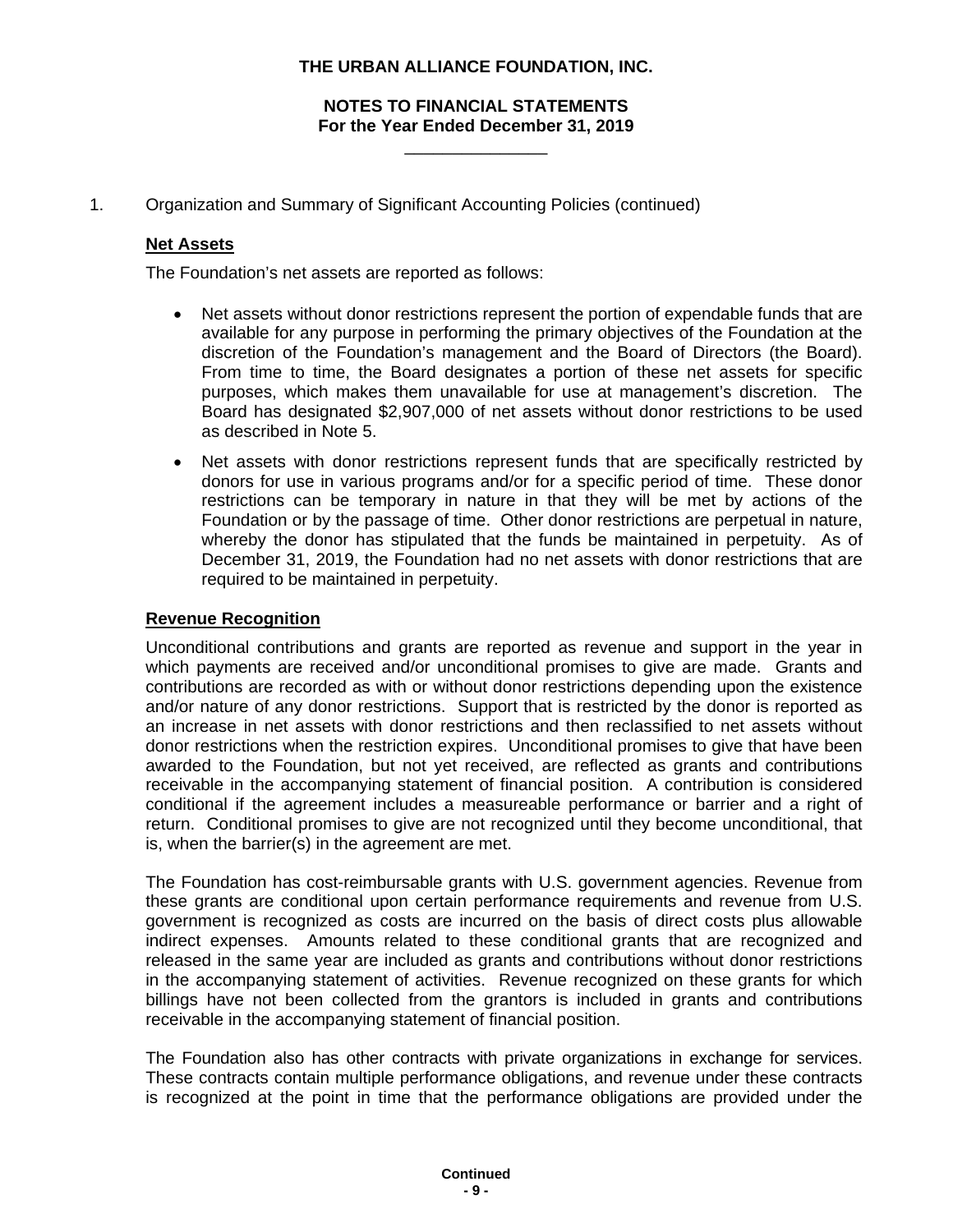# **NOTES TO FINANCIAL STATEMENTS For the Year Ended December 31, 2019**

\_\_\_\_\_\_\_\_\_\_\_\_\_\_\_

1. Organization and Summary of Significant Accounting Policies (continued)

# **Revenue Recognition (continued)**

contract. Revenue recognized on the contracts for which payments have not been received is reflected as accounts receivable in the accompanying statement of financial position. Contract payments received but not yet expended for the purpose of the contract are reflected as deferred revenue in the accompanying statement of financial position. The Foundation's deferred revenue are short-term in nature and are recognized as contract revenue when the performance obligations are met.

### **Donated Facilities and Services**

In-kind contributions are recognized as revenue and expense in the accompanying statement of activities at their estimated fair value, as provided by the donor, at the date of receipt. Inkind contributions consist of contributed professional services and facilities that benefit both program and supporting services.

### **Functional Allocation of Expenses**

The costs of providing the various programs and other activities have been summarized on a functional basis in the accompanying statement of functional expenses. Expenses directly attributable to a specific functional area have been reported as an expense of that function. Direct salaries and benefits are allocated based on time sheets. Shared costs that benefit multiple functional areas have been allocated among the various functional areas based on the percentage of direct costs to total costs.

#### **Estimates**

The preparation of financial statements in conformity with GAAP requires management to make estimates and assumptions that affect certain reported amounts and disclosures. Accordingly, actual results could differ from those estimates.

#### **New Accounting Pronouncements**

In May 2014, Financial Accounting Standards Board (FASB) issued Accounting Standards Updated (ASU) 2014-09, *Revenue from Contracts with Customers (Topic 606)*, which requires an entity to recognize revenue to depict the transfer of promised goods and services to customers in an amount that reflects the consideration to which the entity expects to be entitled in exchange for those goods and services. The Foundation adopted ASU 2014-09 and related amendments on January 1, 2019, using the modified retrospective method and elected to apply the standard only to program service contracts that were not completed as of that date. The adoption of the standard did not impact the Foundation's results of operations or change in net assets.

In June 2018, FASB issued ASU 2018-08, *Not-for-Profit Entities (Topic 958)*, to clarify and improve the scope and the accounting guidance for contributions received and contributions made. ASU 2018-08 assists entities in evaluating whether transactions should be accounted for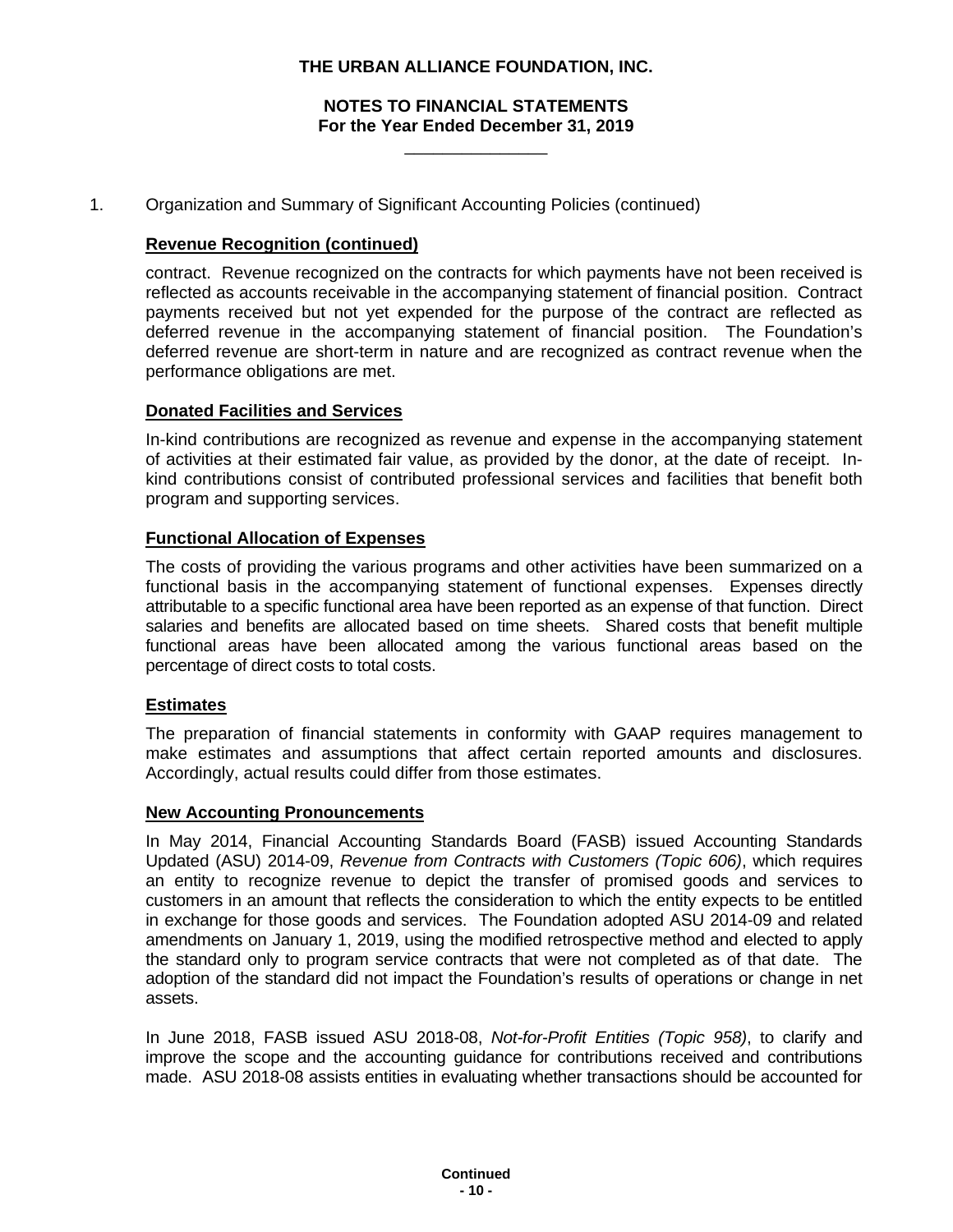# **NOTES TO FINANCIAL STATEMENTS For the Year Ended December 31, 2019**

\_\_\_\_\_\_\_\_\_\_\_\_\_\_\_

#### 1. Organization and Summary of Significant Accounting Policies (continued)

### **New Accounting Pronouncements (continued)**

as contributions (nonreciprocal transactions) or as exchange (reciprocal) transactions, subject to other guidance, and determining whether a contribution is conditional. The Foundation adopted ASU 2018-08 on January 1, 2019, using the modified prospective basis and the adoption of the standard did not result in a material change to the financial statements or the timing of revenue recognition for the Foundation's grants and contributions.

## 2. Investments

The following table summarizes the Foundation's investments, measured at fair value on a recurring basis, as of December 31, 2019:

|                                          | Total<br><b>Fair Value</b> | <b>Quoted Prices</b><br>in Active<br>Markets for<br><b>Identical</b><br>Assets/<br>Liabilities<br>(Level 1) | Significant<br>Other<br>Observable<br>Inputs<br>(Level 2) | Significant<br>Unobservable<br>Inputs<br>(Level 3) |
|------------------------------------------|----------------------------|-------------------------------------------------------------------------------------------------------------|-----------------------------------------------------------|----------------------------------------------------|
| Equity mutual funds<br>Fixed-income bond | \$<br>890,514              | \$<br>890,514                                                                                               | \$                                                        | \$                                                 |
| mutual funds                             | 358,479                    | 358,479                                                                                                     |                                                           |                                                    |
| Certificates of deposit                  | 666,431                    |                                                                                                             | 666,431                                                   |                                                    |
| Corporate bonds                          | 49,892                     |                                                                                                             | 49,892                                                    |                                                    |
| Money market funds                       | 1,258,536                  | 1,258,536                                                                                                   |                                                           |                                                    |
| Total                                    |                            |                                                                                                             |                                                           |                                                    |
| Investments                              | 3,223,852                  | 2,507,529                                                                                                   | 716,323                                                   |                                                    |

The Foundation used the following methods and significant assumptions to estimate fair value:

*Equity and fixed-income bond mutual funds and money market funds –* Valued based on quoted prices available in active markets for identical assets.

*Certificates of deposit –* Valued at amortized cost which approximates fair value.

*Corporate bonds –* Valued based upon estimates using pricing models, quoted prices of securities with similar characteristics, or discounted cash flows.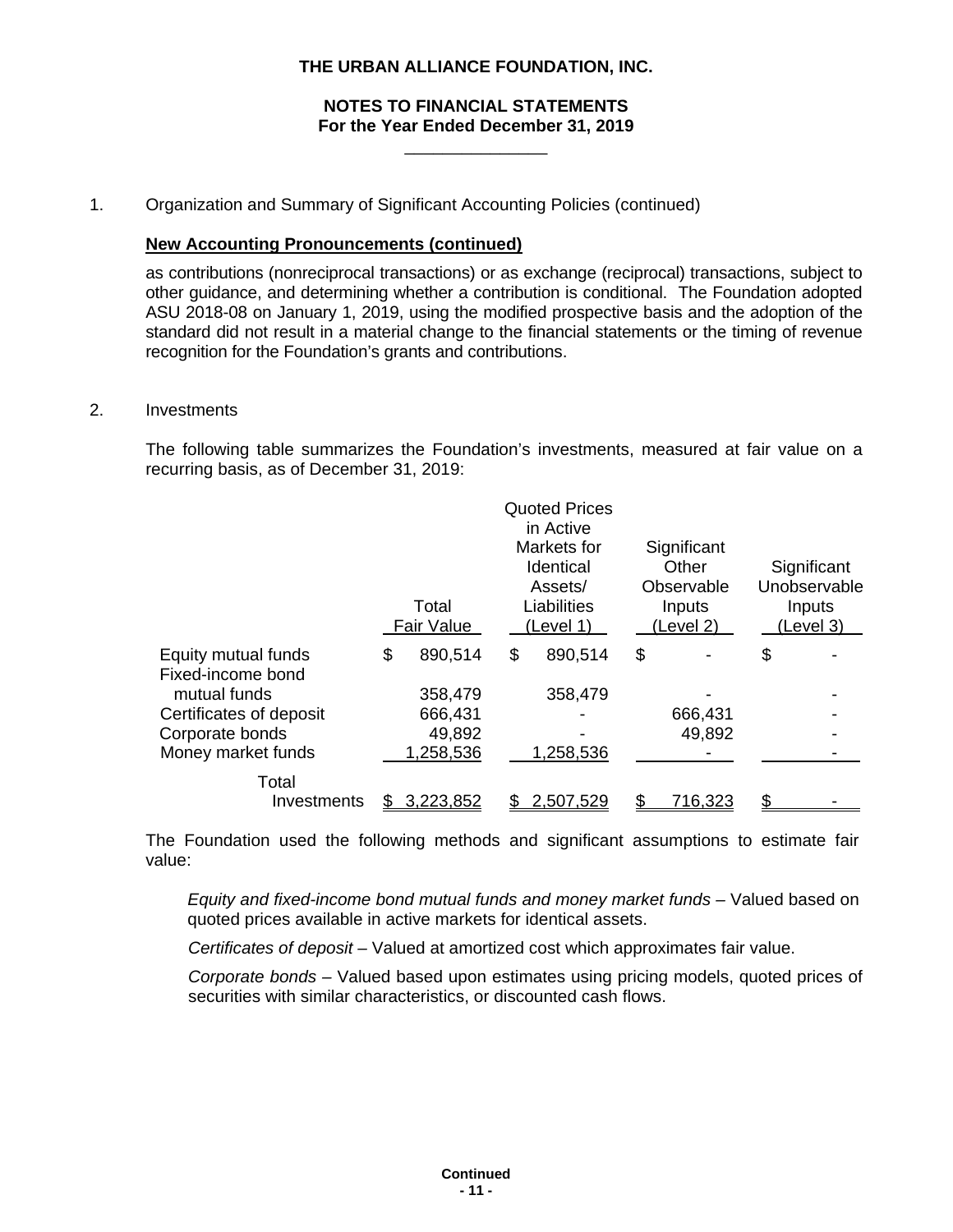#### **NOTES TO FINANCIAL STATEMENTS For the Year Ended December 31, 2019** \_\_\_\_\_\_\_\_\_\_\_\_\_\_\_

#### 2. Investments (continued)

Investment income for the year ended December 31, 2019, is summarized as follows:

| Unrealized gain        | 157,113 |
|------------------------|---------|
| Realized gains         | 633     |
| Interest and dividends | 65,563  |
| Investment fees        | (67)    |
| Investment Income, Net | 223,242 |

#### 3. Grants and Contributions Receivable

Grants and contributions receivable represent amounts due from federal agencies and foundations, corporations and individual donors. Grants and contributions receivable were composed of the following as of December 31, 2019:

| Federal grants receivable<br>Other grants, contributions and miscellaneous receivables | SS. | 757.370<br>1,857,447 |
|----------------------------------------------------------------------------------------|-----|----------------------|
| Grants, Contributions and<br>Contracts Receivable, Net                                 |     | \$2,614,817          |

Grants, contributions and contracts receivable were due as follows as of December 31, 2019:

| Less than one year<br>One to five years          | \$1,967,067<br>705,000 |
|--------------------------------------------------|------------------------|
| <b>Total Grants and Contributions Receivable</b> | 2,672,067              |
| Less: Discount to Net Present Value              | (57, 250)              |
| <b>Grants and Contributions Receivable, Net</b>  | \$ 2,614,817           |

The Foundation has received Federal conditional grants totaling \$9,716,210 as of December 31, 2019. The Foundation records revenue and support on these Federal conditional grants as the conditions are met. During the year ended December 31, 2019, the Foundation recognized \$2,585,639 of revenue without donor restrictions from these Federal conditional grants. As of December 31, 2019, the Foundation has yet to recognize revenue of approximately \$2,230,000 related to these Federal conditional grants as qualifying expenditures have not been incurred.

The Foundation also has received various other conditional grants from private organizations totaling \$963,777 as of December 31, 2019. During the year ended December 31, 2019, the Foundation recognized \$446,444 of revenue with donor restrictions from these conditional grants. As of December 31, 2019, the Foundation has yet to recognize revenue of approximately \$208,000 related to these conditional grants as qualifying expenditures have not been incurred by the Foundation nor approved by the grantors.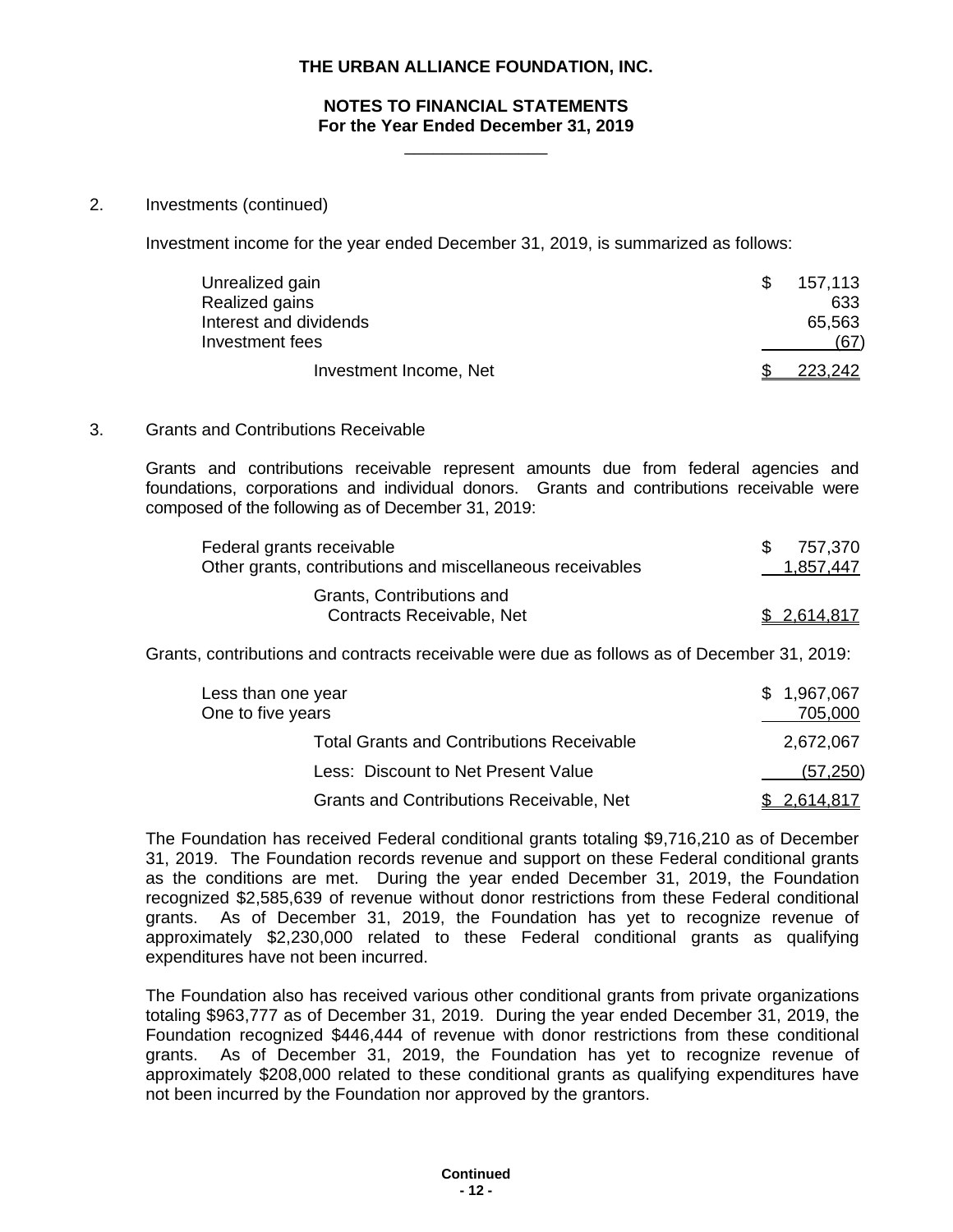#### **NOTES TO FINANCIAL STATEMENTS For the Year Ended December 31, 2019** \_\_\_\_\_\_\_\_\_\_\_\_\_\_\_

#### 4. Property and Equipment

Property and equipment consisted of the following at December 31, 2019:

| Computer and office equipment<br>Equipment under capital leases<br>Software | \$<br>19.919<br>74,460<br>51,377 |
|-----------------------------------------------------------------------------|----------------------------------|
| <b>Total Property and Equipment</b>                                         | 145,756                          |
| Less: Accumulated Depreciation and Amortization                             | (118,968)                        |
| Property and Equipment, Net                                                 | 26,788                           |

Depreciation and amortization expense totaled \$15,309 for the year ended December 31, 2019.

#### 5. Net Assets

### **Net Assets Without Donor Restrictions**

As of December 31, 2019, the Foundation's net assets without donor restrictions were as follows:

| Undesignated                                       | \$1,389,773 |
|----------------------------------------------------|-------------|
| Board-designated                                   | 2,907,000   |
| <b>Total Net Assets Without Donor Restrictions</b> | \$4,296,773 |

The Foundation's net assets without donor restrictions are composed of undesignated amounts and board-designated amounts for an operating reserve. The Board of the Foundation has established an operating reserve fund to provide for future financial needs and special projects of the Foundation. Such funds, including all allocable investment income on the funds, are reflected as board-designated net assets in the accompanying financial statements. No board-designated funds were used during the year ended December 31, 2019. In March 2020, the Board approved an addition to the board-designated fund of \$250,000 retro-active to December 31, 2019. During the year ended December 31, 2019, the Foundation also added \$53,000 of investment earnings to the board-designated fund in accordance with the operating reserve policy.

The Foundation does not consider its board-designated fund to be a quasi-endowment fund.

#### **Net Assets With Donor Restrictions**

As of December 31, 2019, net assets with donor restrictions were restricted for the following:

| Workforce development programs                  | \$4,103,254 |
|-------------------------------------------------|-------------|
| Program development                             | 34.113      |
| Matching funds                                  | 149.245     |
| Youth programs                                  | 98,502      |
| Restricted due to time                          | 77,086      |
| <b>Total Net Assets With Donor Restrictions</b> | \$4,462,200 |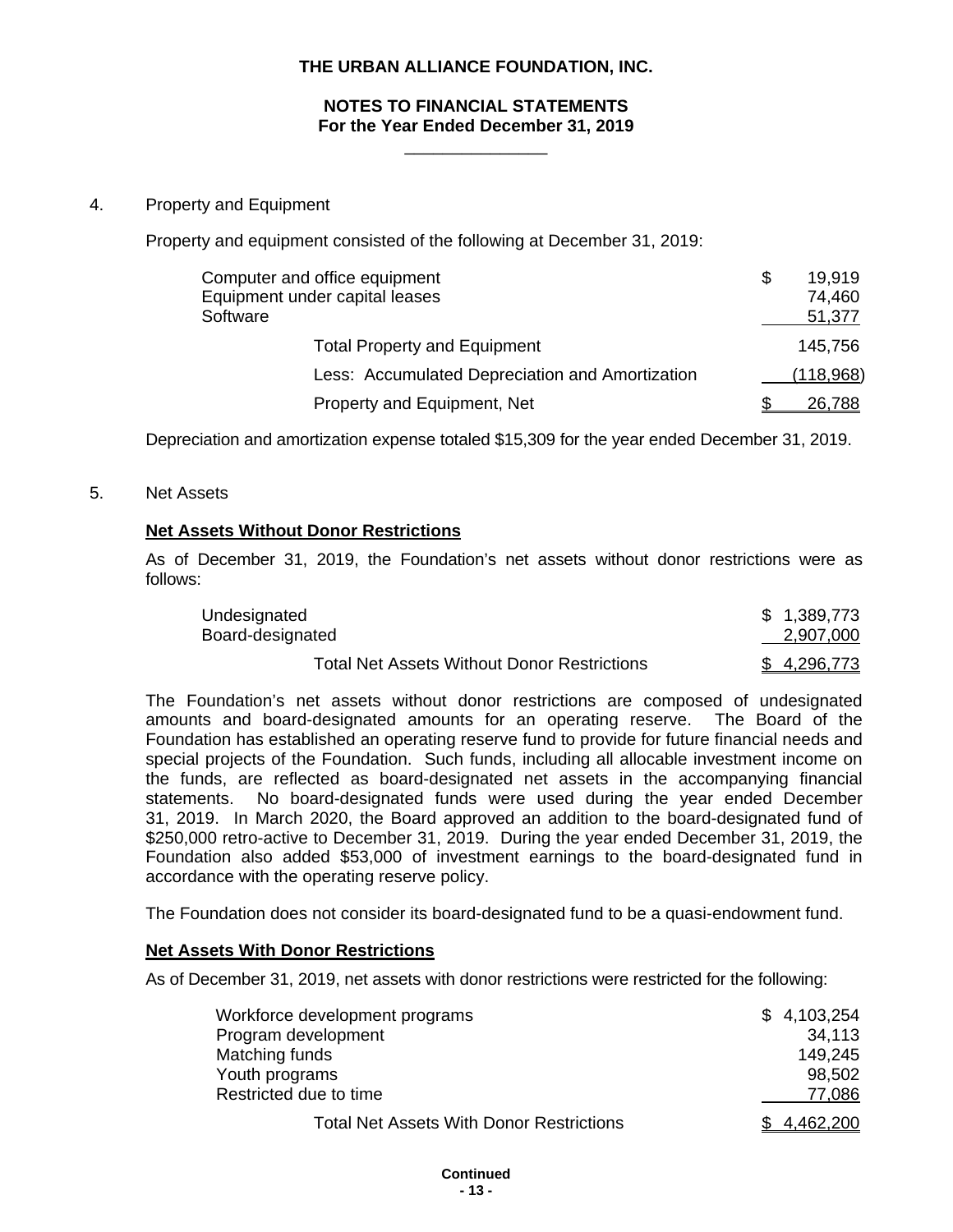#### **NOTES TO FINANCIAL STATEMENTS For the Year Ended December 31, 2019**

\_\_\_\_\_\_\_\_\_\_\_\_\_\_\_

#### 5. Net Assets (continued)

#### **Net Assets With Donor Restrictions (continued)**

Net assets were released from donor restrictions by incurring expenses that satisfied the restricted purposes. For the year ended December 31, 2019, net assets released from restrictions were as follows:

| Satisfaction of purpose restrictions:                    |             |
|----------------------------------------------------------|-------------|
| Workforce development programs                           | \$3,669,981 |
| Program development                                      | 84,862      |
| Matching funds                                           | 190,051     |
| Youth programs                                           | 30,827      |
| <b>Others</b>                                            | 31,814      |
| <b>Total Satisfaction of Purpose Restrictions</b>        | 4,007,535   |
| Satisfaction of time restrictions                        | 73,000      |
| <b>Total Net Assets Released from Donor Restrictions</b> |             |

# 6. Donated Services and Facilities

During the year ended December 31, 2019, the Foundation received donated services and facilities as follows:

| Donated facilities – classrooms              | 118.956 |
|----------------------------------------------|---------|
| Donated professional services                | 117.300 |
| Donated facilities – office space            | 84.264  |
| Donated student transit                      | 25,600  |
| <b>Total Donated Facilities and Services</b> | 346.120 |

7. Commitments and Contingencies

#### **Office Leases**

*District of Columbia*: The Foundation occupies office space under a five-year agreement for office space and related services from a limited liability company owned by one of the Foundation's board members. The current agreement expires on October 31, 2022. The agreement can be terminated by either party with six months' written notice without cause. Under the terms of the agreement, the fee for the space and office services escalates annually by the greater of 2% or the annual increase in the U.S. City Average Consumer Price Index. The payments required for the space and services are estimated to be below fair value. Management's estimate of the difference between fair value and the amount paid by the Foundation has been recorded as an in-kind contribution and corresponding donated rent expense.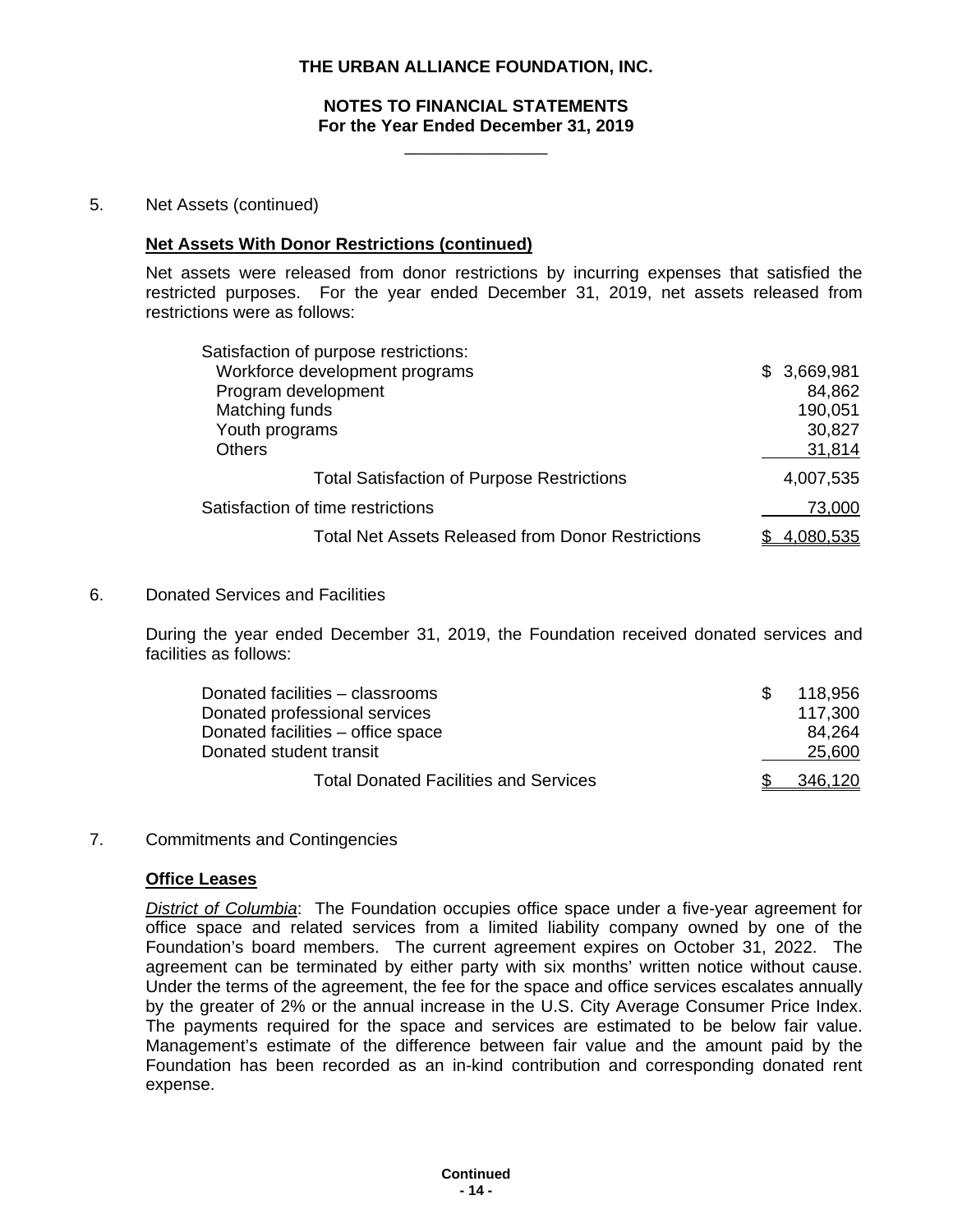## **NOTES TO FINANCIAL STATEMENTS For the Year Ended December 31, 2019**

\_\_\_\_\_\_\_\_\_\_\_\_\_\_\_

# 7. Commitments and Contingencies (continued)

### **Office Leases (continued)**

*Baltimore*: The Foundation leases office space under a noncancelable operating lease that expired on November 30, 2017. The Foundation entered into a lease amendment in October 2017 with the same landlord, and the amended lease expires on November 30, 2020. The rent escalates by 3% annually beginning December 1, 2018. In addition, the landlord charges additional rent for common areas and building maintenance.

*Chicago*: The Foundation leases office space under a five-year operating lease which is scheduled to expire on August 31, 2023. Under the terms of the lease, rent escalates annually per an established schedule in accordance with the lease term. The lease provides for three months of rent abatement. In addition, the landlord charges additional amounts for utilities.

Under GAAP, scheduled rent increases over a lease term are recognized on a straight-line basis over the term of the lease. The difference between the GAAP rent expense and the required lease payments is recorded as deferred rent in the accompanying statement of financial position.

Future minimum lease payments for the stated terms of these leases subject to increases based on operating expenses, real estate taxes and consumer price index adjustments, are as follows:

| For the Year Ending<br>December 31, |                                     |
|-------------------------------------|-------------------------------------|
| 2020<br>2021<br>2022                | \$<br>308,737<br>314,171<br>282,841 |
| 2023                                | 56,864                              |
| Total                               | 962,613                             |

Rent expense under all of these lease agreements, exclusive of the in-kind rent recognized, totaled \$386,268 for the year ended December 31, 2019, and is included in occupancy and utilities in the accompanying statement of functional expenses.

#### **Concentration of Credit Risk**

The Foundation maintains its cash and cash equivalents with certain commercial financial institutions. While the amounts, at times, may exceed the Federal Deposit Insurance Corporation (FDIC) insured limit of \$250,000 per depositor per institution, the Foundation monitors the creditworthiness of these institutions and has not experienced, nor does it anticipate, any loss of funds. As of December 31, 2019, the Foundation's balance in excess of the amount guaranteed by the FDIC was approximately \$2,785,000.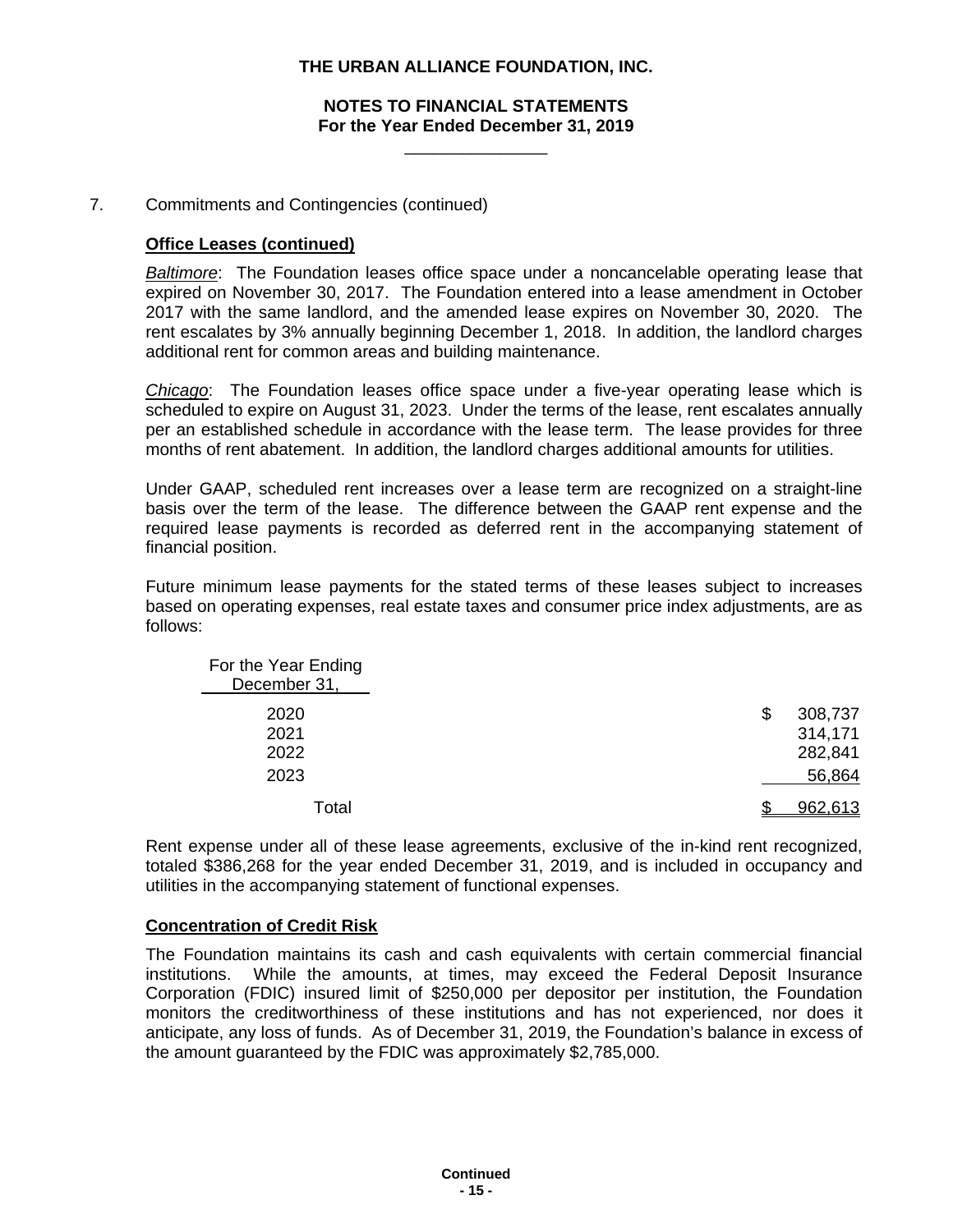### **NOTES TO FINANCIAL STATEMENTS For the Year Ended December 31, 2019**

\_\_\_\_\_\_\_\_\_\_\_\_\_\_\_

#### 7. Commitments and Contingencies (continued)

### **Compliance Audit**

The Foundation has received federal grants that are subject to review, audit and adjustment by various federal agencies for qualified expenses charged to the grants. Such audits could lead to requests for reimbursement to the federal agencies for any expenditures or claims disallowed under the terms of the agreements. The amount of expenditures which may be disallowed by the federal agencies cannot be determined at this time although the Foundation expects such amounts, if any, to be insignificant.

#### 8. Availability and Liquidity

The Foundation's financial assets available within one year of the statement of financial position date for general expenditures were as follows:

| Financial assets at year-end:                                                                                                                        |             |
|------------------------------------------------------------------------------------------------------------------------------------------------------|-------------|
| Cash and cash equivalents                                                                                                                            | \$3,848,945 |
| Investments                                                                                                                                          | 3,223,852   |
| Accounts receivable                                                                                                                                  | 367,910     |
| Grants and contributions receivable                                                                                                                  | 2,614,817   |
| <b>Total Financial Assets at Year-End</b>                                                                                                            | 10,055,524  |
| Less amount not available to be used within one year:<br>Amounts unavailable for general expenditures within one year due<br>to donors' restrictions | (813,946)   |
| Amounts unavailable to management without Board approval:<br>Board-designated                                                                        | (2,907,000) |
| Financial Assets Available to Meet<br>General Expenditures Within One Year                                                                           | 6.334       |

Amounts unavailable for general expenditures within one year due to donors' restrictions includes grants and contributions receivable due in more than one year of \$647,750 and amounts restricted by donors that the Foundation plans on spending beyond fiscal year 2020 of \$166,196.

The Foundation has various sources of liquidity at its disposal, including cash and cash equivalents, which are available for general expenditures, liabilities and other obligations as they come due. Management is focused on ensuring the financial liquidity of the Foundation throughout the year. The Foundation monitors its cash flow needs on quarterly basis and is aware of the cyclical nature of cash flows related to the timing of the Foundation's various funding sources and programmatic expenditures. As part of the Foundation's liquidity plan, excess cash is invested in short-term investment vehicles, including money market funds and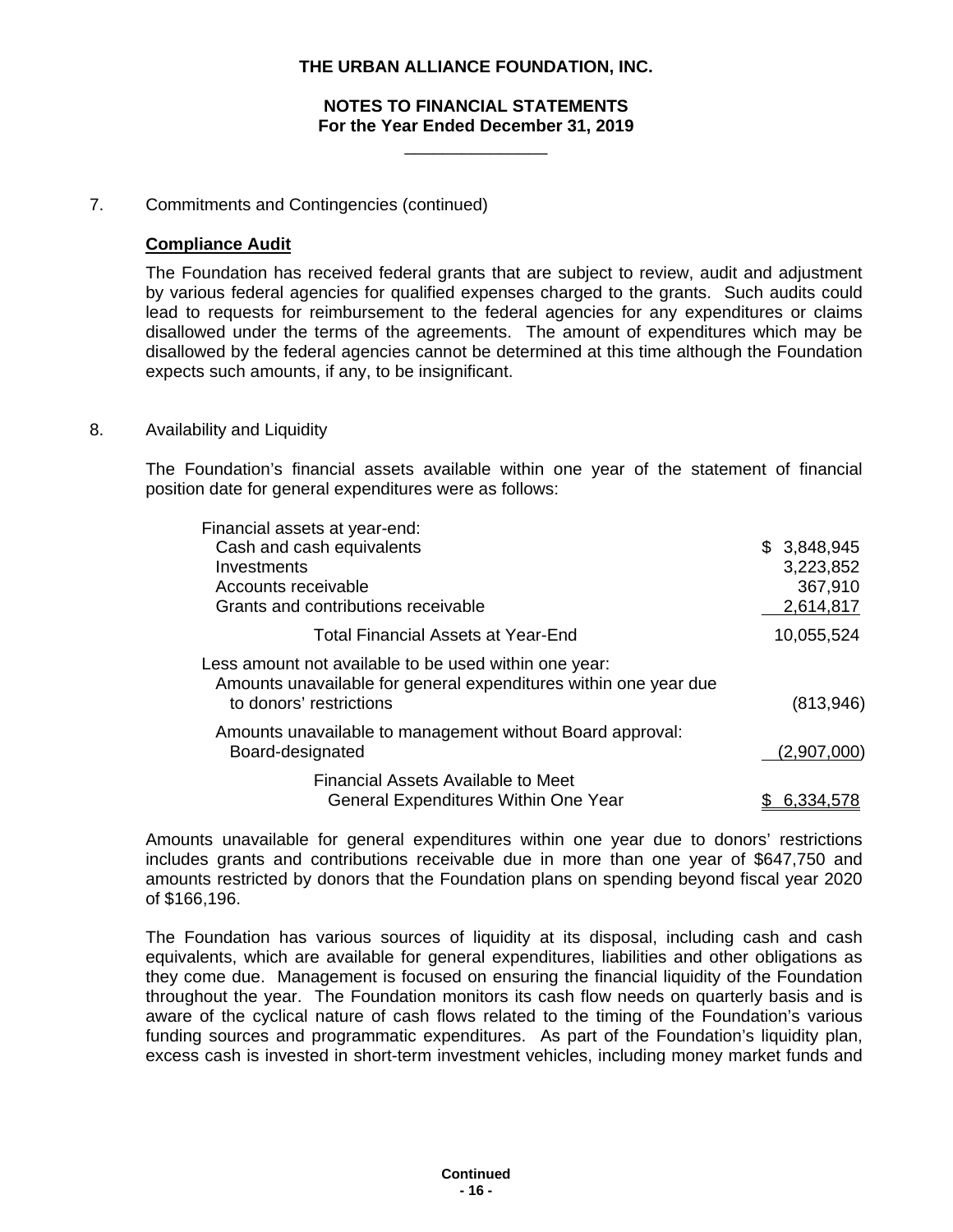#### **NOTES TO FINANCIAL STATEMENTS For the Year Ended December 31, 2019**

\_\_\_\_\_\_\_\_\_\_\_\_\_\_\_

#### 8. Availability and Liquidity (continued)

certificates of deposit. The Foundation can liquidate these cash equivalents at any time to make funds available for current cash flow needs. Additionally, the Foundation has a boarddesignated operating reserve fund that could be liquidated and made available for current operations with Board approval, if necessary.

#### 9. Related Parties

As disclosed in Note 7, during the year ended December 31, 2019, the Foundation leased office space from a limited liability company owned by one of the Foundation's board members. The Foundation paid approximately \$244,000 under this agreement for rent, utilities, maintenance, office cleaning and other occupancy fees.

#### 10. Pension Plan

The Foundation maintains a defined contribution pension plan under Section 403(b) of the Internal Revenue Code (the IRC) that covers substantially all of the Foundation's full-time employees. Employees may elect to defer and contribute to the plan a portion of their compensation up to the federal tax limitation. contributions to the plan up to 3% of an employee's annual salary. The Foundation's matching contributions for the year ended December 31, 2019, totaled \$78,499.

#### 11. Income Taxes

Under the IRC Section 501(c)(3), the Foundation is exempt from federal taxes on income other than net unrelated business income. Late in December 2019, the Foundation was made aware that it was eligible to receive a refund for taxes paid in 2018 and 2019 on qualified transportation benefits. As of December 31, 2019, the Foundation had a receivable of \$2,896 for income taxes paid for qualified transportation benefits provided to employees and the amount is included in accounts receivable in the accompanying statement of financial position.

The Foundation has adopted the authoritative guidance relating to accounting for uncertainty in income taxes included in FASB Accounting Standards Codification Topic 740, *Income Taxes*. These provisions provide consistent guidance for the accounting for uncertainty in income taxes recognized in an entity's financial statements and prescribe a threshold of "more likely than not" for recognition and derecognition of tax positions taken or expected to be taken in a tax return. The Foundation evaluated its uncertainty in income taxes for the year ended December 31, 2019, and determined that there were no matters that would require recognition in the financial statements or that may have any effect on its tax-exempt status. As of December 31, 2019, there are no audits for any tax periods pending or in progress. It is the Foundation's policy to recognize interest and/or penalties related to uncertainty in income taxes, if any, in income tax or interest expense.